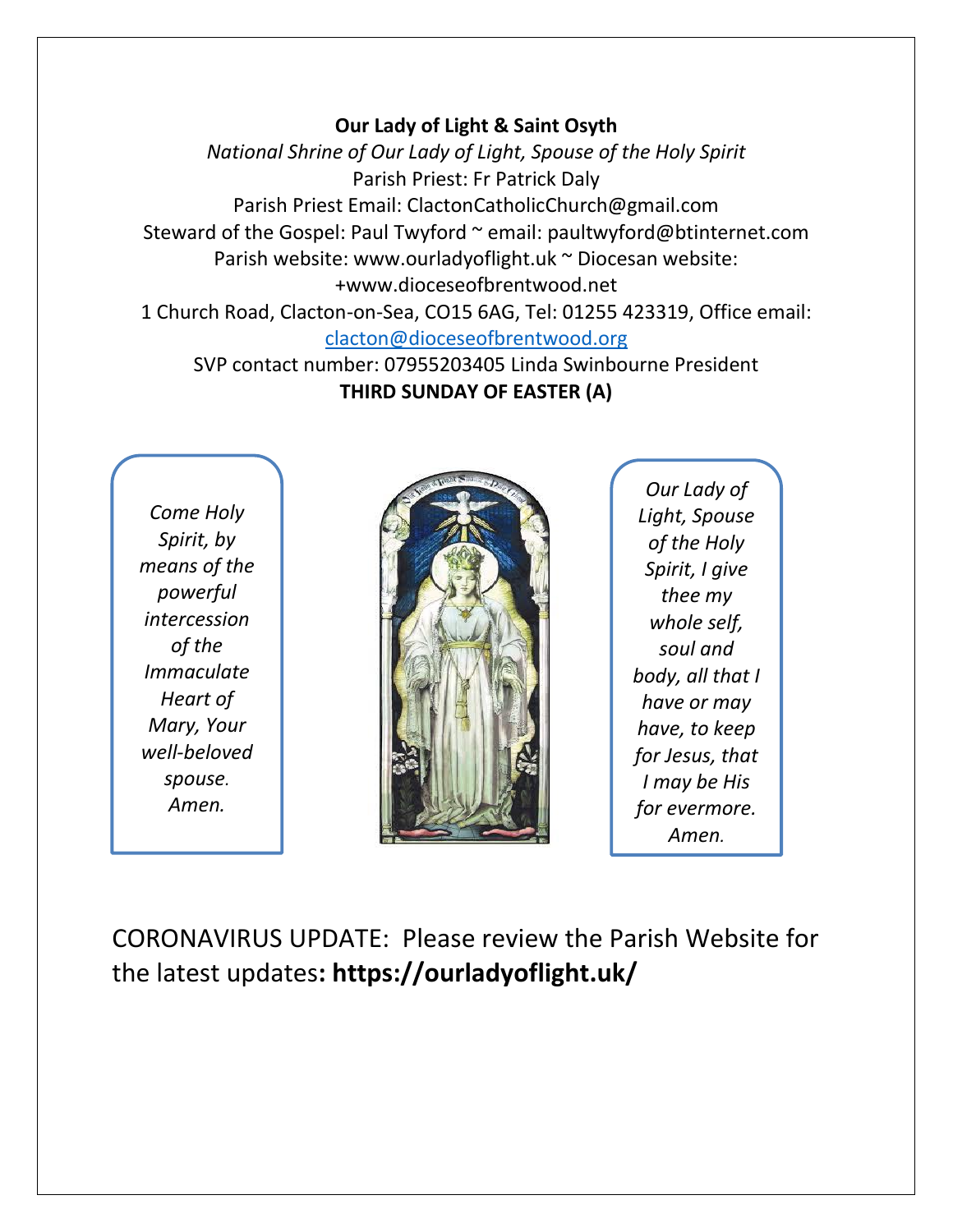## GOSPEL: LUKE 24:13-35

In today's Gospel, we have the image of two dejected disciples leaving behind Jerusalem and walking home to their village. They had been traumatised by the crucifixion of Jesus and had refused to accept the message of the Resurrection from the women visiting the empty tomb. They were overcome by the problems of life and had given-up on the promises of the Messiah. Jesus was a great prophet, but He had failed to set His people free. He was dead. It was all over. The Gospel tells us that, 'their faces were downcast'.

At this time during the period of 'lock-down' and the coronavirus, we can easily feel downcast. We worry about our love-ones and friends. We wonder whether life will ever get back to normal. We lose the vision of the glorified Christ and His resurrection. We forget that He is always walking with us.

What happens next? Jesus appears besides the disciples and walks with them on their journey home. Jesus tells them, "you foolish men! So, slow to believe the full message of the prophets! Was it not ordained that the Christ should suffer and so enter into His glory"? Jesus then explains Holy Scripture to them. Jesus gives them the Word of God. Later they said to each other, "Did not our hearts burn within us as He talked to us on the road and explained the scriptures to us"! The disciples invited the stranger who had given them the Word of God to stay with them. As they sat at table, Jesus took the bread and said the blessing; then He broke it and handed it to them'. Their eyes were opened, and they recognised the stranger as Jesus Christ. What had brought about this change? Jesus had fed them with the Holy Eucharist: 'the Body and Blood of Our Lord Jesus Christ'. In the Holy Eucharist, their hearts and minds were opened to the presence of the Lord.

In this life, we are all disciples of Jesus Christ – we are all on a journey to our eternal home in heaven. On this journey, we can be tried and tested by difficulties, disappointments, and suffering. We can get down hearted and can even on occasions question our faith. It is at these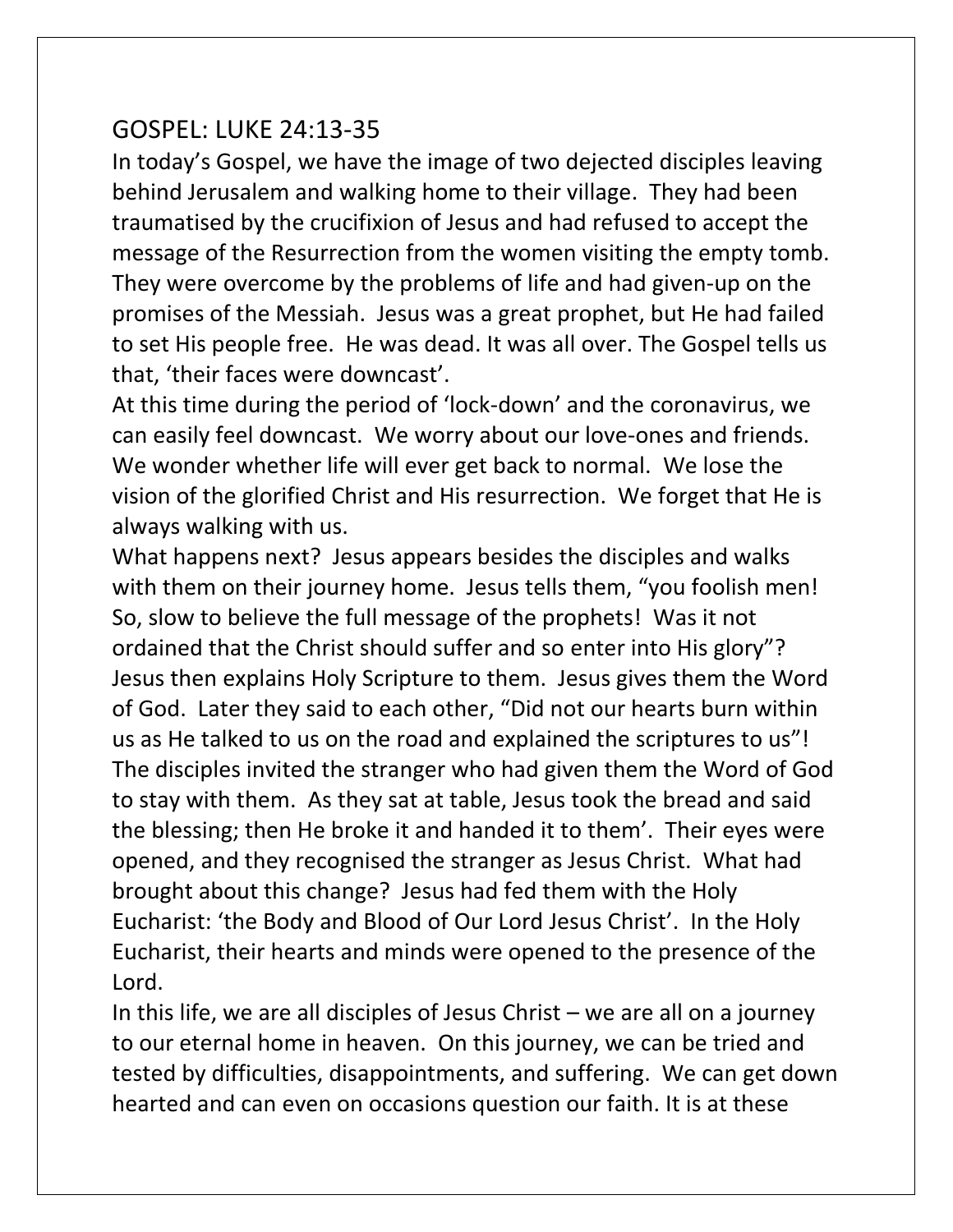times, that Jesus walks very close to us. We do not always recognise His presence, but He is there gently encouraging and supporting us. We all look forward to the time when we can come together once again at the table of the Lord. At the Holy Mass we are fed by the Word of God and the Holy Eucharist to sustain and encourage us on our earthly journey to our true home.

# OFFERTORY COLLECTION / DONATIONS

Offerings can be made by standing order or electronic payments using the following details: **Bank Title: Catholic Church Clacton-on-Sea, Sort Code 401322, Account Number: 41020463** or by debit card using the donation button on our website. Members of the gift-aid scheme should quote their name and gift aid number in the Reference. Thank you for your support. Fr Patrick.

MONDAY 27<sup>TH</sup> APRIL – Monday is the 52<sup>nd</sup> anniversary of the Abortion Act. You are invited by the Good Council Network to say the Rosary and Fast in a Day of Prayer and Fasting for Life.

LAY CHAPLIN VACANCY: visit [www.stbenedicts.essex.sch.uk](http://www.stbenedicts.essex.sch.uk/)

FREE HOME SCHOOL RESOURCES: Mission Together has provided professional home study resources on the following website: [https://missiontogether.org.uk/calendar/home-and](https://missiontogether.org.uk/calendar/home-and-parish-resources/)[parish-resources/](https://missiontogether.org.uk/calendar/home-and-parish-resources/)